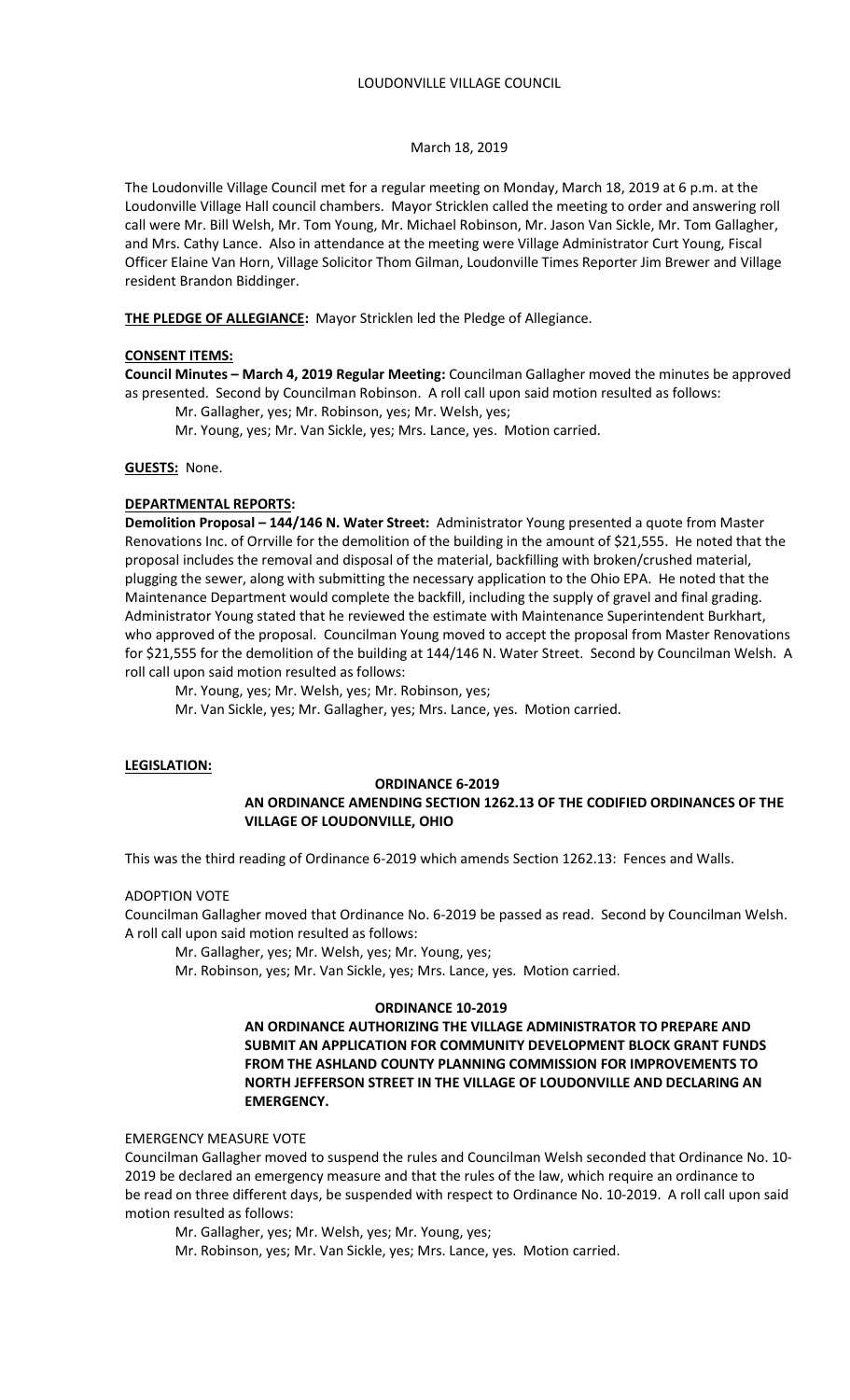## March 18, 2019

## ADOPTION VOTE

Councilman Gallagher moved that Ordinance No. 10-2019 be passed as read. Second by Councilman Welsh. A roll call upon said motion resulted as follows:

Mr. Gallagher, yes; Mr. Welsh, yes; Mr. Young, yes;

Mr. Robinson, yes; Mr. Van Sickle, yes; Mrs. Lance, yes. Motion carried.

### **RESOLUTION 11-2019**

# **A RESOLUTION AUTHORIZING THE VILLAGE ADMINISTRATOR TO APPLY FOR A GRANT THROUGH THE HUGO H. AND MABEL B. YOUNG FOUNDATION FOR ASSISTANCE WITH THE OPERATION OF THE 2019 SUMMER PLAYGROUND PROGRAM.**

## EMERGENCY MEASURE VOTE

Councilman Van Sickle moved to suspend the rules and Councilman Young seconded that Resolution No. 11-2019 be declared an emergency measure and that the rules of the law, which require an ordinance to be read on three different days, be suspended with respect to Resolution No. 11-2019. A roll call upon said motion resulted as follows:

Mr. Van Sickle, yes; Mr. Young, yes; Mr. Welsh, yes;

Mr. Robinson, yes; Mr. Gallagher, yes; Mrs. Lance, yes. Motion carried.

# ADOPTION VOTE

Councilman Van Sickle moved that Resolution No. 11-2019 be passed as read. Second by Councilman Young. A roll call upon said motion resulted as follows:

Mr. Van Sickle, yes; Mr. Young, yes; Mr. Welsh, yes;

Mr. Robinson, yes; Mr. Gallagher, yes; Mrs. Lance, yes. Motion carried.

## **OLD BUSINESS:** None.

# **NEW BUSINESS**:

**Entry Fee to Pool & Theatre for Veterans:** Councilman Young asked Council to consider implementing a special rate for veterans equal to the existing rate of a senior citizen at both the pool and the theatre. Upon question by the Mayor, Councilman Young stated that Parks & Buildings Committee had briefly discussed the matter at their last meeting. Councilwoman Lance stated she was in favor of offering a reduced rate for veterans. After a brief discussion by Council on possibly implementing a verification procedure, Solicitor Gilman advised that the Council will establish the rate by ordinance and the Village Administrator and department managers will develop the best operating procedure.

**Council Excused Absence Request:** Councilman Robinson asked fellow councilpersons to allow an excused absence from the April 1, 2019 council meeting so that he may attend his niece's symphony recital in New York. Councilman Welsh moved to approve the request for the excused absence. Second by Councilman Gallagher. A roll call upon said motion resulted as follows:

- Mr. Welsh, yes; Mr. Gallagher, yes; Mr. Young, yes;
- Mr. Robinson, abstain; Mr. Van Sickle, yes; Mrs. Lance, yes. Motion carried.

**Chamber of Commerce Christmas Decorations:** Councilwoman Lance reported that she has been working with the Loudonville-Mohican Chamber of Commerce to replace the holiday wreaths. She commented that the new decorations to replace the wreaths will be snowflakes with LED lights that will be brighter and be easier to handle. She noted that she had discussed the project with Administrator Young and Maintenance Superintendent Burkhart, stating that they agreed the Maintenance Department would continue to hang the decorations during the holiday season. She stated that the Sons of the American Legion have donated \$3,000 to the Chamber toward the project and that the Chamber will be initiating their fundraising efforts.

**Park Usage Request – Sexual Assault Awareness:** Councilman Welsh moved to approve a request from the Rape Crisis Domestic Violence Safe Haven to use the southeast quadrant of Central Park on April 15-16 for their Clothesline Project for Sexual Assault Awareness event. Second by Councilwoman Lance. A roll call upon said motion resulted as follows:

Mr. Welsh, yes; Mrs. Lance, yes; Mr. Young, yes;

Mr. Robinson, yes; Mr. Van Sickle, yes; Mr. Gallagher, yes. Motion carried.